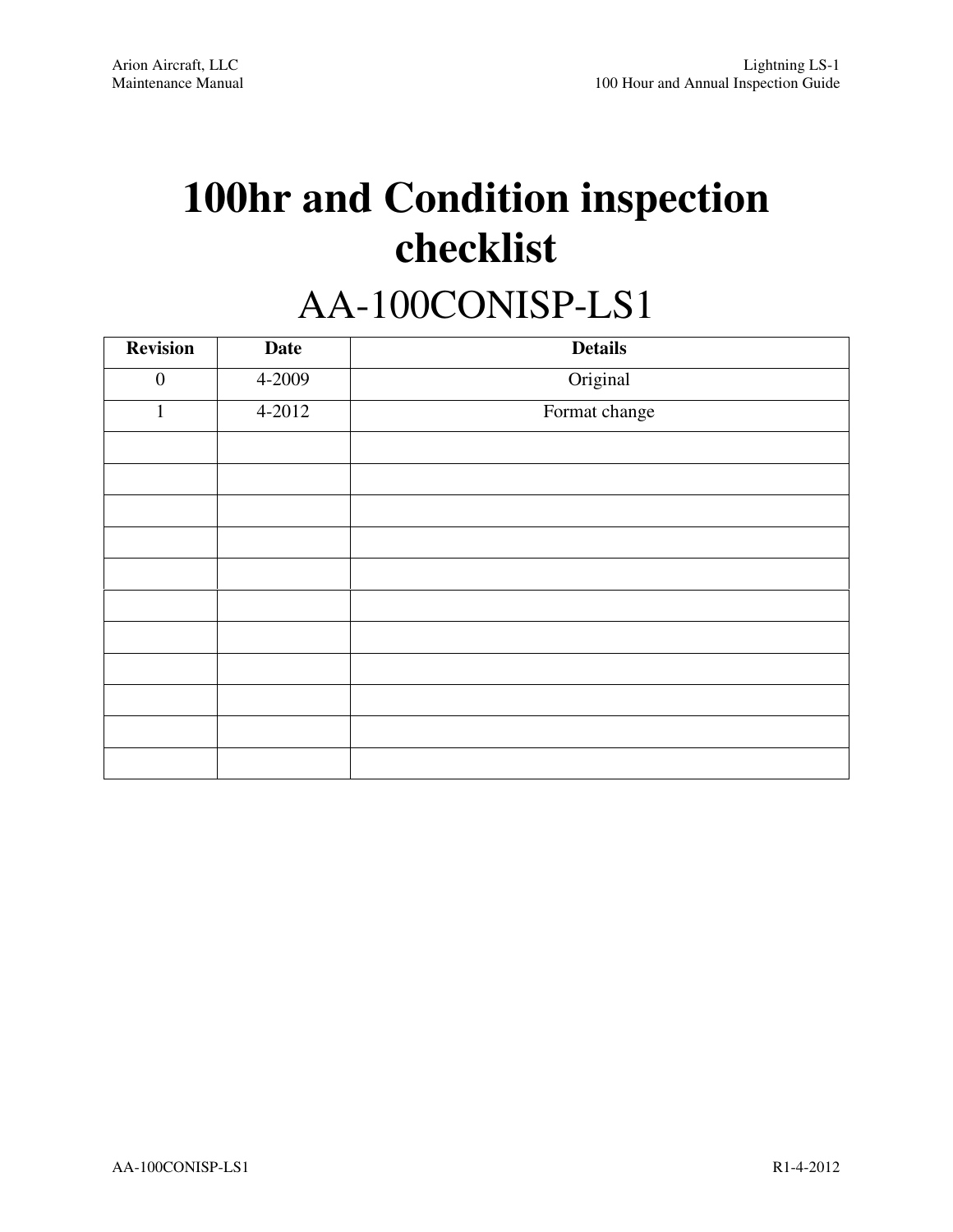

### **100-Hour or Annual Long Form Inspection Guide For Lightning EXP or LS-1**

| Owner's Name |
|--------------|
|              |
|              |
|              |
|              |
|              |
|              |
|              |
|              |
|              |
|              |
|              |

**Note:** The time periods for the inspections noted in this schedule are based on norms: Usage under average environmental conditions. Airplanes operated in humid tropics, or in cold, damp climates, etc., may need more frequent inspections for wear, corrosion, lubrication, and or lack of maintenance. Under these adverse conditions, perform periodic inspections in compliance with this guide at more frequent intervals until the owner or operator can set his own inspection periods based on the contingencies of experience. Airplanes operated commercially less than 100 hours a year must have a 100-Hour Inspection performed no later than 12 months following the date of the preceding 100-Hour Inspection. The 100-Hour interval between performances of the procedures specified herein should NEVER be exceeded by more than 10 hours which can be used only if the additional time is required to reach a place where the inspection can be satisfactorily accomplished. However, any extension of a 100-hour interval must be subtracted from the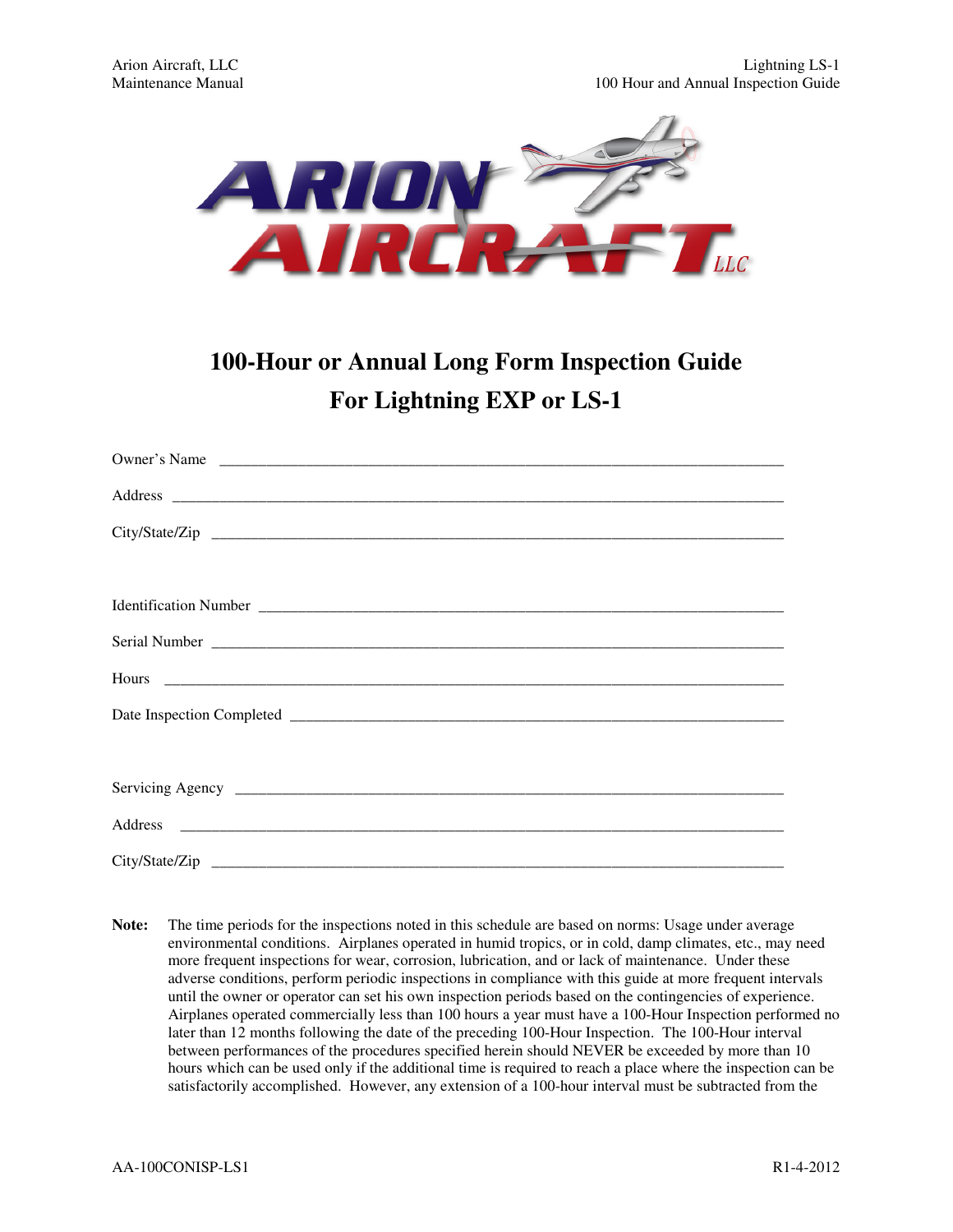following 100-hour interval, with no time extension permitted. For example, if an inspection is done at 110 hours, the next inspection is due at 90 hours later with no extension allowed.

- **Note:** Ascertain that all placards are in place and legible whenever the airplane has been repainted or touched up after repairs. Replace any placards that have been inadvertently defaced or removed.
- **Note:** Arion Aircraft, LLCs recommended inspection program in accordance to FAR Parts 43 and 91, consists of, but is not limited to, inspection items listed in this Inspection Guide, any applicable Airworthiness Directives issued against the airframe or any equipment installed therein, conformity to Type Certificate Data Sheet and Maintenance Manual Airworthiness Limitations Chapter as applicable.

The owner or operator is primarily responsible for maintaining the airplane in an airworthy conditions, including compliance with all applicable Airworthiness Directives as specified in Part 39 of the Federal Aviation Regulations. It is further the responsibility of the owner or operator to ensure that the airplane is inspected in conformity wit the requirements of Parts 43 and 91 of the Federal Aviation Regulations. Arion Aircraft, LLC, has prepared this inspection guide to assist the owner or operator in meeting the forgoing responsibilities. This inspection guide is not intended to be all-inclusive, for no such guide can replace the good judgment of a certified airframe and power plant mechanic in the performance of his duties. As the one primarily responsible for the airworthiness of the airplane, the owner or operator should select only qualified personnel to maintain the airplane.

While this guide may be used as an outline, detailed information of the many systems and components in the airplane will be in the various section chapters of its shop maintenance manual and the pertinent vendor publications. It is also recommended that reference be made to the applicable Maintenance Handbooks, previously issued Service Instructions, Jabiru Service Bulletins, applicable FAA regulations and publications, Vendors Bulletins and specifications for torque values, clearances, settings, tolerances, and other requirements. It is the responsibility of the owner of operator to ensure that the airframe and power plant mechanic inspecting the airplane has access to the previously noted documents as well as to this inspection guide.

Arion Aircraft, LLC issues service information for the benefit of owners and operators. It is the responsibility of the owner/operator to review and act upon each service bulletin. It the responsibilities of the owner or operator to ensure that all service bulletins are complied with.

Note: In addition to the inspections prescribed by this schedule, the altimeter instrument and static system and all ATC transponders MUST be tested and inspected at 24-month intervals in compliance with the requirements specified in FAR Part 91.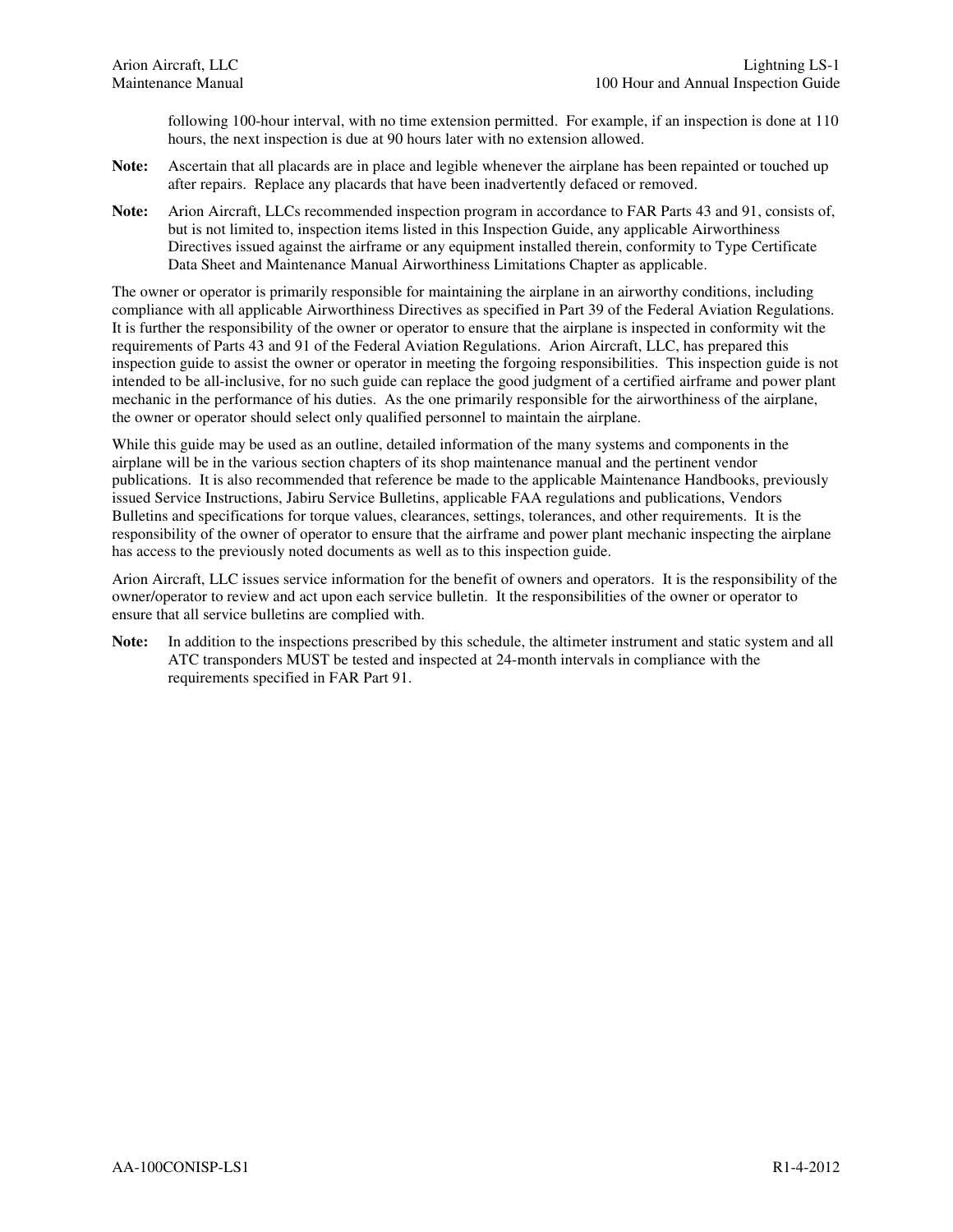## **1. Operational Inspection**<br>1.1. Starter – Check for proper oper

Starter – Check for proper operation, unusual noises and dragging. Check starter energized light (if installed) and/or load meter to ensure starter disengagement when the starter switch is released.

| ${\bf P}$   | F                  | Comments:                                                                                                                                       |
|-------------|--------------------|-------------------------------------------------------------------------------------------------------------------------------------------------|
|             |                    |                                                                                                                                                 |
|             | 1.2.               | Fuel Pressure or Flow-check operation within normal limits                                                                                      |
| ${\bf P}$   | $\mathbf F$        | Comments:                                                                                                                                       |
|             | 1.3.               | Cylinder Head Temperature – Check for proper operations, temperature and fluctuations.                                                          |
| P           | $\mathbf F$        | Comments:                                                                                                                                       |
|             | 1.4.               | Alternator – check for proper output and unusual noises                                                                                         |
| P           | F                  | Comments:                                                                                                                                       |
|             | 1.5.               | Propeller – Check for smoothness of operation.                                                                                                  |
| P           | F                  | Comments:                                                                                                                                       |
|             | 1.6.               | Oil Pressure and Temperature - Check for proper pressure, temperature limits and unusual<br>fluctuations.                                       |
| ${\bf P}$   | F                  | Comments:                                                                                                                                       |
|             | $\overline{1.7}$ . | Magnetos - Check the performance of the magneto as outlined under the heading NORMAL<br>PROCEDURES in the appropriate Pilot's Patting Handbook. |
| ${\bf P}$   | $\mathbf F$        | Comments:                                                                                                                                       |
|             | 1.8.               | Power Check - Refer to NORMAL PROCEDURES in the appropriate Pilot's Operating Handbook.                                                         |
| $\mathbf P$ | $\mathbf F$        | Comments:                                                                                                                                       |
|             | 1.9.               | Voltmeter – Check for proper indication and unusual fluctuations.                                                                               |
| $\mathbf P$ | $\mathbf F$        | Comments:                                                                                                                                       |
|             |                    |                                                                                                                                                 |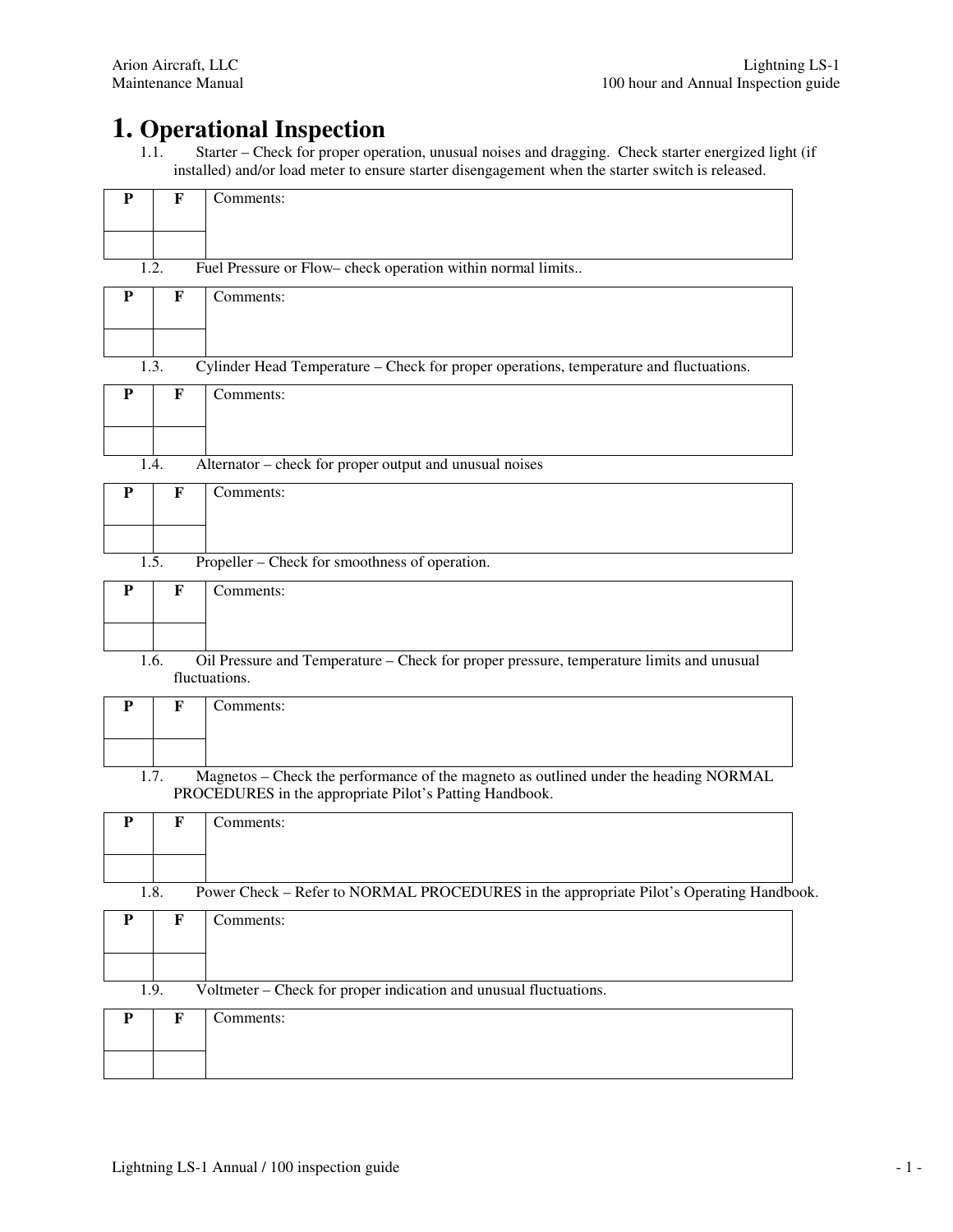1.10. Heating and Ventilating System – Check for proper operation, heat and airflow output. Check controls for freedom of operation.

| P | F     | Comments:                                                                                                                                                                                                                                                                                                                                                                                                                                                                                                                                               |
|---|-------|---------------------------------------------------------------------------------------------------------------------------------------------------------------------------------------------------------------------------------------------------------------------------------------------------------------------------------------------------------------------------------------------------------------------------------------------------------------------------------------------------------------------------------------------------------|
|   |       |                                                                                                                                                                                                                                                                                                                                                                                                                                                                                                                                                         |
|   | 1.11. | Firewall Shutoff Valve – Check for proper operation and freedom of movement.                                                                                                                                                                                                                                                                                                                                                                                                                                                                            |
| P | F     | Comments:                                                                                                                                                                                                                                                                                                                                                                                                                                                                                                                                               |
|   | 1.12. | Induction Airbox, Valve, Doors, and Controls - Remove air filter and inspect hinges, doors, seals, and<br>attaching parts for wear and security. Check operation.                                                                                                                                                                                                                                                                                                                                                                                       |
| P | F     | Comments:                                                                                                                                                                                                                                                                                                                                                                                                                                                                                                                                               |
|   | 1.13. | Oil Cooler - Check for obstructions, leaks, and security of attachment. Forward line on engine adapter<br>plate must go to lower port on cooler.                                                                                                                                                                                                                                                                                                                                                                                                        |
| P | F     | Comments:                                                                                                                                                                                                                                                                                                                                                                                                                                                                                                                                               |
|   | 1.14. | Check latches, hinges, and seals for condition, operation, and security of attachment.                                                                                                                                                                                                                                                                                                                                                                                                                                                                  |
| P | F     | Comments:                                                                                                                                                                                                                                                                                                                                                                                                                                                                                                                                               |
|   | 1.15. | Idle RPM and Mixture Settings - Check for both proper RPM and mixture settings. Check controls for<br>freedom of operation.                                                                                                                                                                                                                                                                                                                                                                                                                             |
| P | F     | Comments:                                                                                                                                                                                                                                                                                                                                                                                                                                                                                                                                               |
|   | 1.16. | Ignition Switch - Rotate the ignition switch through the OFF position to the extreme limit of switch<br>travel if the engine stops firing, the switch is normal. If the engine continues to run with the switch held in<br>the past OFF position, it is an indication that the magneto is still "hot" or ungrounded. When the switch is<br>released from the past OFF position, it should automatically return to normal OFF and the engine should<br>stop running. However, any ignition switch exhibiting this abnormal condition should be replaced. |
| P | F     | Comments:                                                                                                                                                                                                                                                                                                                                                                                                                                                                                                                                               |
|   | 1.17. | All Engine Controls – With the engine running, check for proper operational limits, engine response<br>and rigging. Check friction locks for proper operation.                                                                                                                                                                                                                                                                                                                                                                                          |
| P | F     | Comments:                                                                                                                                                                                                                                                                                                                                                                                                                                                                                                                                               |
|   |       |                                                                                                                                                                                                                                                                                                                                                                                                                                                                                                                                                         |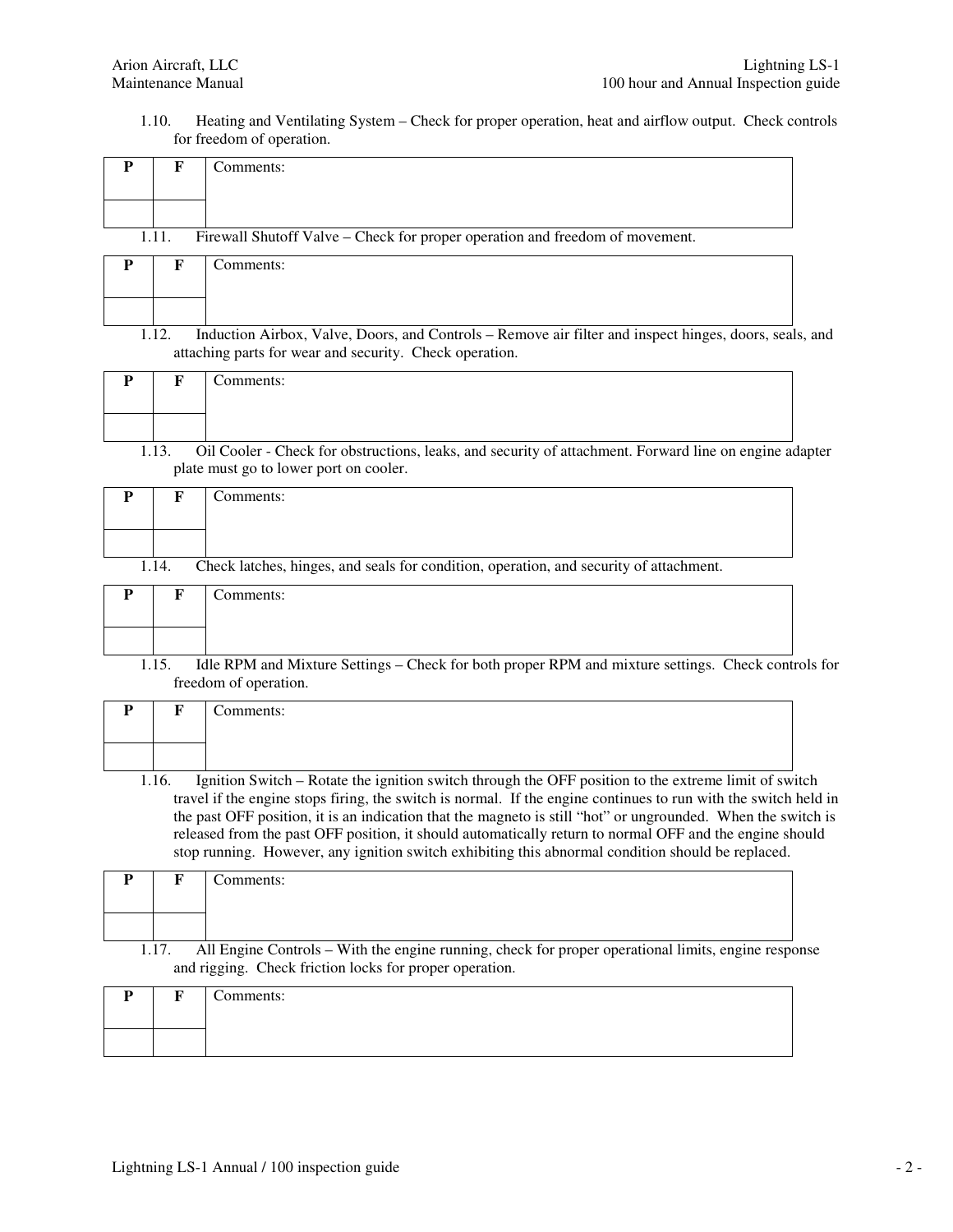1.18. Fuel Quantity Gages – Check for proper operation and unusual fluctuations.

| P         | $\mathbf{F}$ | Comments:                                                                                                                |
|-----------|--------------|--------------------------------------------------------------------------------------------------------------------------|
|           |              |                                                                                                                          |
|           |              |                                                                                                                          |
|           | 1.19.        | Auxiliary Fuel Pump - Check pump for proper operation, unusual noise and fluctuations.                                   |
| ${\bf P}$ | $\mathbf{F}$ | Comments:                                                                                                                |
|           |              |                                                                                                                          |
|           |              |                                                                                                                          |
|           | 1.20.        | Fuel Tank Selector Valves - Check for proper operation and feel for positive detent and proper<br>placarding.            |
| P         | F            | Comments:                                                                                                                |
|           |              |                                                                                                                          |
|           |              |                                                                                                                          |
|           | 1.21.        | All Lights - Check for condition, attachment, cracked or broken lenses. Check switches, knobs, and                       |
|           |              | circuit breakers for looseness and operation.                                                                            |
| ${\bf P}$ | F            | Comments:                                                                                                                |
|           |              |                                                                                                                          |
|           |              |                                                                                                                          |
|           | 1.22.        | Check electric pitch control system for proper operation. Trim up should move tab down. Trim down<br>should move tab up. |
| ${\bf P}$ | $\mathbf{F}$ | Comments:                                                                                                                |
|           |              |                                                                                                                          |
|           |              |                                                                                                                          |
|           | 1.23.        | Radio Operation - Check for proper operations, security of switches and knobs.                                           |
| P         | $\mathbf{F}$ | Comments:                                                                                                                |
|           |              |                                                                                                                          |
|           |              |                                                                                                                          |
|           | 1.24.        | Flaps – check for noisy operation, full travel and proper installation.                                                  |
| ${\bf P}$ | ${\bf F}$    | Comments:                                                                                                                |
|           |              |                                                                                                                          |
|           |              |                                                                                                                          |

#### 1.25. Flight Instruments – Check for condition and proper operation.

|                                                                                                     | F | Comments: |  |
|-----------------------------------------------------------------------------------------------------|---|-----------|--|
|                                                                                                     |   |           |  |
|                                                                                                     |   |           |  |
| Brakes – Check for condition and wear, ease of operation. Check for unusual brake chatter.<br>1.26. |   |           |  |
| P                                                                                                   | F | Comments: |  |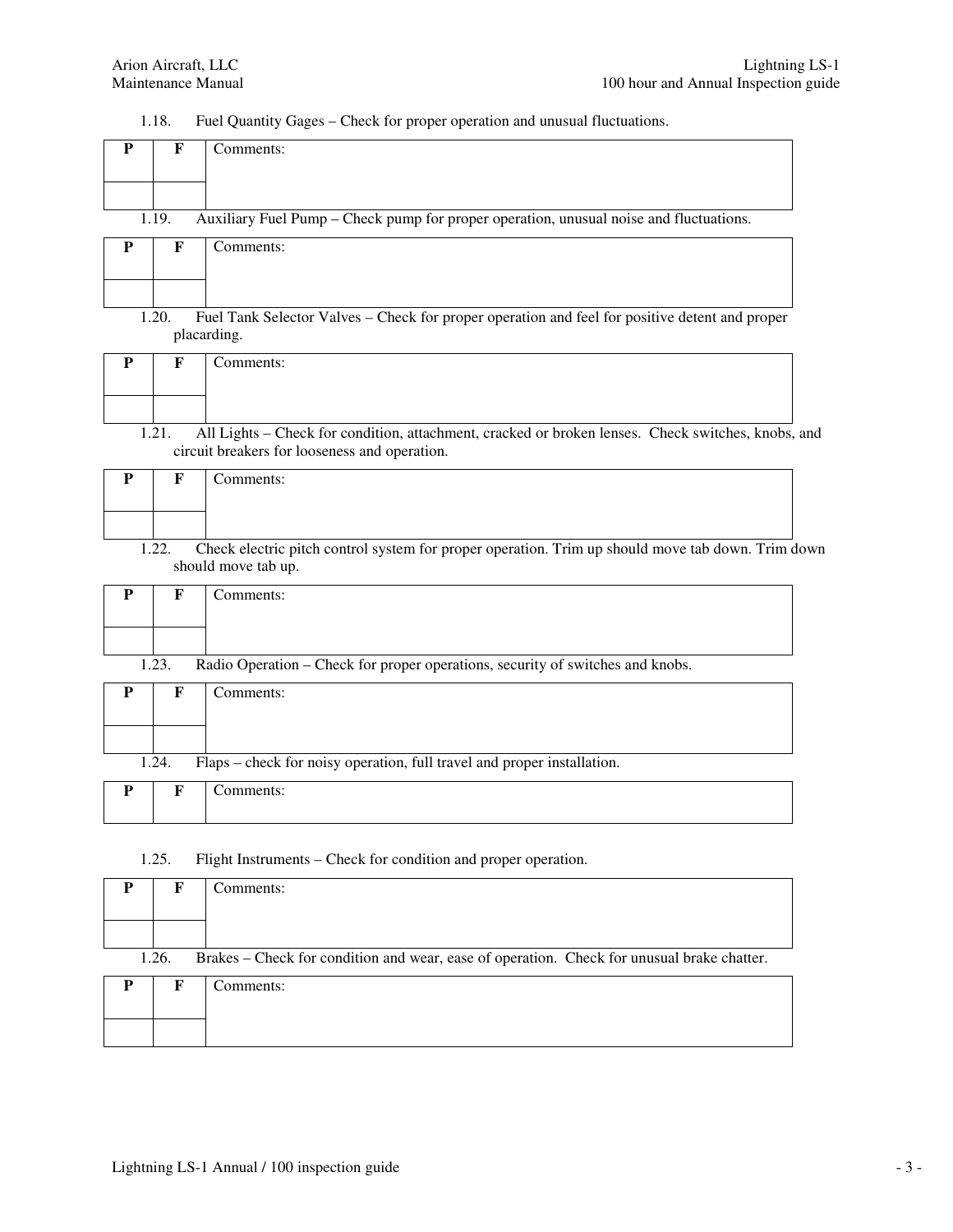1.27. Emergency Locator Transmitter – Check for proper operation and assure that the ELT is armed when the airplane is returned to service.

|       | Comments:                                                |
|-------|----------------------------------------------------------|
|       |                                                          |
|       |                                                          |
| 1.28. | Switches, Circuit Breakers - Check for proper operation. |
|       | $'$ ammantar                                             |

|       | Comments:                                                                                                                         |  |
|-------|-----------------------------------------------------------------------------------------------------------------------------------|--|
|       |                                                                                                                                   |  |
|       |                                                                                                                                   |  |
| 1.29. | Flight and Trim Controls – Check freedom of movement and proper operation through full travel with<br>and without flaps extended. |  |

| $\overline{\phantom{a}}$ | $\sim$ | Comments: |
|--------------------------|--------|-----------|
|                          |        |           |

#### **2. Power Plant**

2.1. Cowling Skin – check for deformation and obvious damage or cracks. Check for loose or missing rivets.

|     | Comments:                                                                                   |
|-----|---------------------------------------------------------------------------------------------|
|     |                                                                                             |
|     |                                                                                             |
| າ າ | Cowling Structure – Check for cracks and deformation. Check for loose or missing rivets and |

concealed damage.

|      | Comments:                                                                                            |  |
|------|------------------------------------------------------------------------------------------------------|--|
|      |                                                                                                      |  |
| 2.3. | Cowling – Check for condition, security and adjustment of latches. Open the upper cowling and clean. |  |

Inspect for cracks.

|  | Comments:                                                                                           |  |
|--|-----------------------------------------------------------------------------------------------------|--|
|  |                                                                                                     |  |
|  | Spark Plugs – Clean, inspect, regan to 0.022, test and replace as necessary. Tighten spark plugs to |  |

2.4. Spark Plugs – Clean, inspect, regap to 0.022, test and replace as necessary. Tighten spark plugs to proper torque of 8ftlbs and check ignition harness condition and for proper attachment.

| P    |   | Comments:                                                                       |
|------|---|---------------------------------------------------------------------------------|
|      |   |                                                                                 |
|      |   |                                                                                 |
| 2.5. |   | Compression - Perform differential compression test. Must be better than 60/80. |
| P    | F | Comments:                                                                       |
|      |   |                                                                                 |
|      |   |                                                                                 |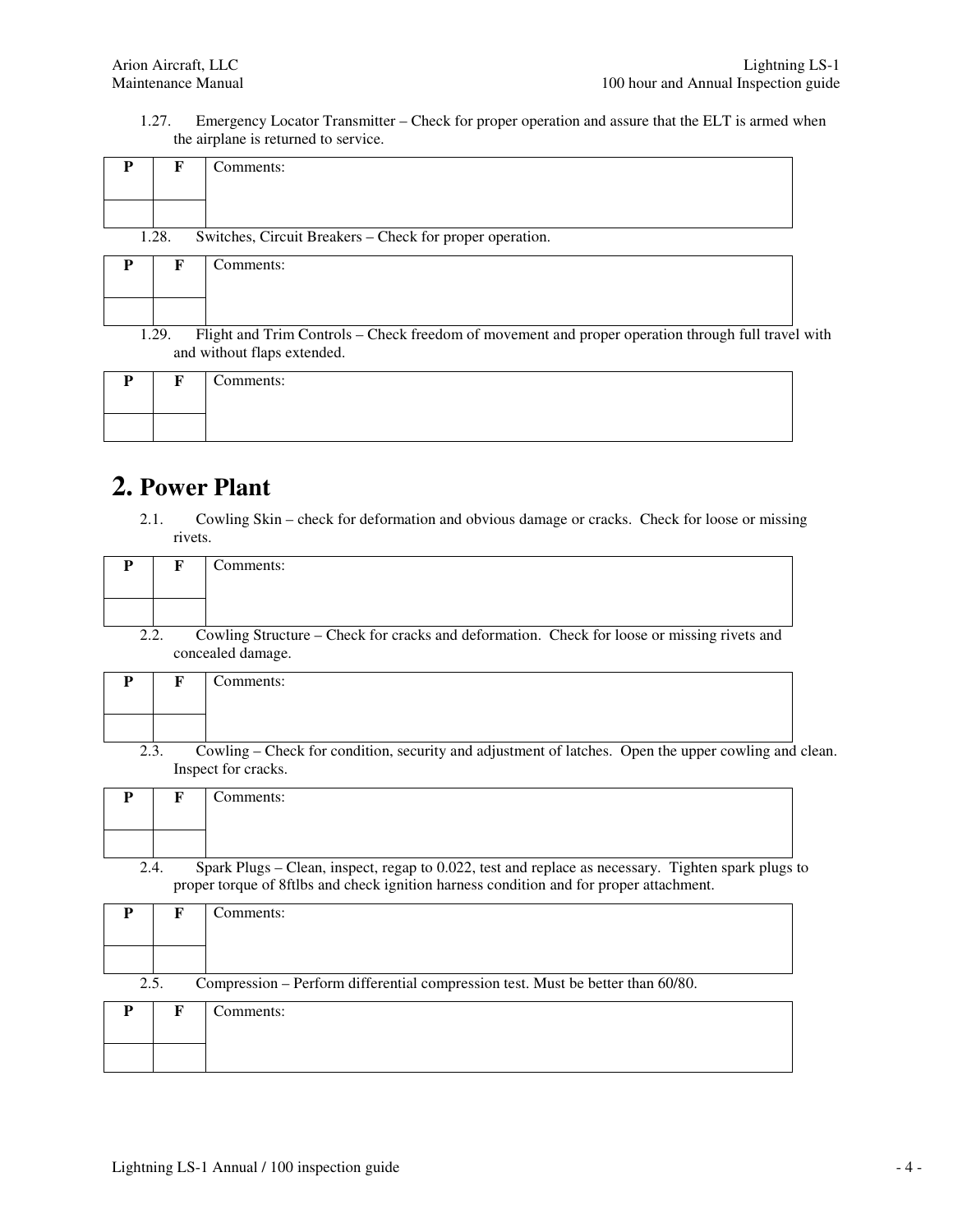2.6. Battery – Inspect, clean and tighten connections. Check for security and proper attachment. Check for corrosion. Make certain the battery is clean. Water or dirt on battery surfaces can cause the battery to discharge.

| P         | F           | Comments:                                                                                                                                                                                      |
|-----------|-------------|------------------------------------------------------------------------------------------------------------------------------------------------------------------------------------------------|
|           |             |                                                                                                                                                                                                |
|           |             |                                                                                                                                                                                                |
|           | 2.7.        | Plumbing - Inspect plumbing and associated accessories for condition (such as cracks) and attachment.<br>Check plumbing clearance and secure against possible chafing.                         |
| P         | F           | Comments:                                                                                                                                                                                      |
|           |             |                                                                                                                                                                                                |
|           |             |                                                                                                                                                                                                |
| 2.8.      |             | Brake Fluid Reservoir - Check reservoir for security, attachment, open vent, proper fluid levels and for                                                                                       |
|           | leaks.      |                                                                                                                                                                                                |
| P         | F           | Comments:                                                                                                                                                                                      |
|           |             |                                                                                                                                                                                                |
|           |             |                                                                                                                                                                                                |
| 2.9.      |             | Engine Sump - Check for cracks, leaks, proper fluid level, deformation and security.                                                                                                           |
| P         | F           | Comments:                                                                                                                                                                                      |
|           |             |                                                                                                                                                                                                |
|           |             |                                                                                                                                                                                                |
|           | 2.10.       | Crankcase - Check security of crankcase half bolts. Torque seal should be solid.                                                                                                               |
|           |             |                                                                                                                                                                                                |
| P         | F           | Comments:                                                                                                                                                                                      |
|           |             |                                                                                                                                                                                                |
|           |             |                                                                                                                                                                                                |
|           | 2.11.       | Oil Sump Drains and Filter - Remove oil filter. Inspect oil sump drains and install new filter. Empty<br>Oil overflow catch can. New filter and Oil per Jabiru 3300 engine maintenance manual. |
| P         | F           | Comments:                                                                                                                                                                                      |
|           |             |                                                                                                                                                                                                |
|           |             |                                                                                                                                                                                                |
|           | 2.12.       | Oil Cooler - Check oil cooler, lines and fittings for condition, security, chafing and leaks. Forward                                                                                          |
|           |             | output on engine adapter plate must go to the lower cooler port.                                                                                                                               |
| ${\bf P}$ | F           | Comments:                                                                                                                                                                                      |
|           |             |                                                                                                                                                                                                |
|           |             |                                                                                                                                                                                                |
|           | 2.13.       | Propeller and Mounting Bolts – Check for condition and security. Inspect the blades for cracks, dents,                                                                                         |
|           |             | nicks, scratches, erosion, corrosion, security and movement in the hub. Check the torque on all bolts,                                                                                         |
|           |             | wood props to 17ftlbs, EZ-pitch carbon prop to 15ftlbs.                                                                                                                                        |
| P         | F           | Comments:                                                                                                                                                                                      |
|           |             |                                                                                                                                                                                                |
|           |             |                                                                                                                                                                                                |
|           | 2.14.       | Propeller Spinner - Check for deformation, security and cracks.                                                                                                                                |
|           |             |                                                                                                                                                                                                |
| Р         | $\mathbf F$ | Comments:                                                                                                                                                                                      |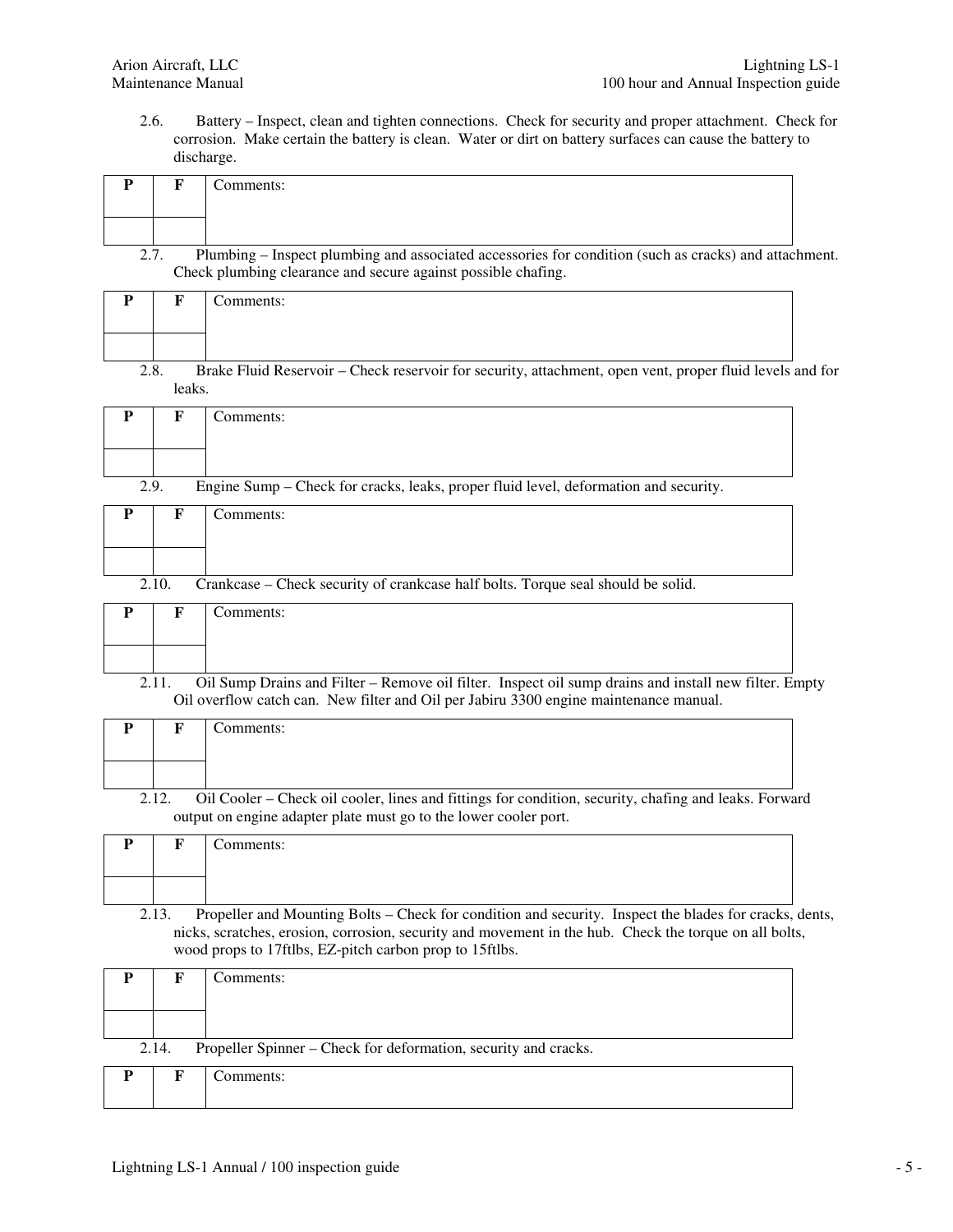|           | 2.15. | Propeller Hub - Check for cracks, excessively leaking seals and condition.                                                                                                                                                                                                                                                                                                                                                 |
|-----------|-------|----------------------------------------------------------------------------------------------------------------------------------------------------------------------------------------------------------------------------------------------------------------------------------------------------------------------------------------------------------------------------------------------------------------------------|
| ${\bf P}$ | F     | Comments:                                                                                                                                                                                                                                                                                                                                                                                                                  |
|           |       |                                                                                                                                                                                                                                                                                                                                                                                                                            |
|           |       |                                                                                                                                                                                                                                                                                                                                                                                                                            |
|           | 2.16. | Alternator – Check for condition and attachment. Check wiring for proper attachment and possible<br>chafing. Check for unusual noise.                                                                                                                                                                                                                                                                                      |
| P         | F     | Comments:                                                                                                                                                                                                                                                                                                                                                                                                                  |
|           |       |                                                                                                                                                                                                                                                                                                                                                                                                                            |
|           | 2.17. | Starter - Check for condition, attachment and chafed or loose wires.                                                                                                                                                                                                                                                                                                                                                       |
| P         | F     | Comments:                                                                                                                                                                                                                                                                                                                                                                                                                  |
|           |       |                                                                                                                                                                                                                                                                                                                                                                                                                            |
|           | 2.18. | Magnetos - Check ignition harness for proper connection, security and fraying.                                                                                                                                                                                                                                                                                                                                             |
| P         | F     | Comments:                                                                                                                                                                                                                                                                                                                                                                                                                  |
|           |       |                                                                                                                                                                                                                                                                                                                                                                                                                            |
|           |       |                                                                                                                                                                                                                                                                                                                                                                                                                            |
|           |       |                                                                                                                                                                                                                                                                                                                                                                                                                            |
|           | 2.19. |                                                                                                                                                                                                                                                                                                                                                                                                                            |
|           |       |                                                                                                                                                                                                                                                                                                                                                                                                                            |
|           | nuts. | Cylinders and Baffles - Check cylinders and exhaust manifold for obvious leaks, security and cracks.<br>Check baffles for cracks and security. Check cylinders for broken cooling fins and loose or missing base                                                                                                                                                                                                           |
| ${\bf P}$ | F     | Comments:                                                                                                                                                                                                                                                                                                                                                                                                                  |
|           |       |                                                                                                                                                                                                                                                                                                                                                                                                                            |
|           |       |                                                                                                                                                                                                                                                                                                                                                                                                                            |
|           | 2.20. |                                                                                                                                                                                                                                                                                                                                                                                                                            |
|           |       | service time.                                                                                                                                                                                                                                                                                                                                                                                                              |
|           |       |                                                                                                                                                                                                                                                                                                                                                                                                                            |
| P         | F     | Comments:                                                                                                                                                                                                                                                                                                                                                                                                                  |
|           |       |                                                                                                                                                                                                                                                                                                                                                                                                                            |
|           |       |                                                                                                                                                                                                                                                                                                                                                                                                                            |
|           | 2.21. | proper sealing.                                                                                                                                                                                                                                                                                                                                                                                                            |
| P         | F     | Comments:                                                                                                                                                                                                                                                                                                                                                                                                                  |
|           |       |                                                                                                                                                                                                                                                                                                                                                                                                                            |
|           |       |                                                                                                                                                                                                                                                                                                                                                                                                                            |
|           | 2.22. | damage. Check fittings for security.                                                                                                                                                                                                                                                                                                                                                                                       |
|           |       |                                                                                                                                                                                                                                                                                                                                                                                                                            |
| P         | F     | Comments:                                                                                                                                                                                                                                                                                                                                                                                                                  |
|           |       | Exhaust System - check for deformation, security, cracks, leaks, loose or missing nuts and clamps.<br>Check for thin wall condition which may occur due to normal internal erosion on stacks which have long<br>Firewall – Check for wrinkles, damage or cracks. Check all electrical and control access holes for<br>Hose and Ducts – Check all fuel, oil and air hose or duct for for leakage, cracks, deterioration and |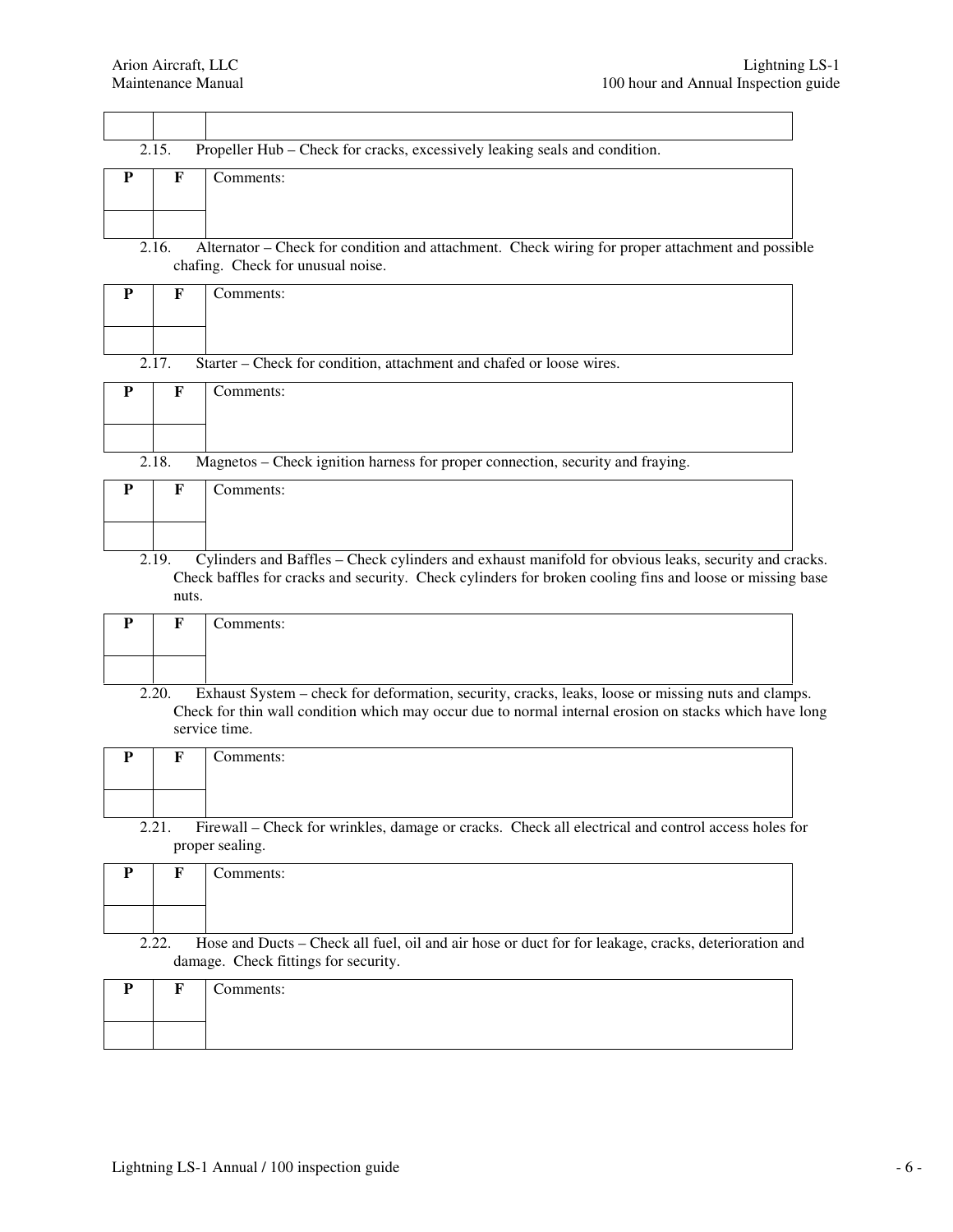2.23. Engine Accessories – check for condition, security and leaks. Check wiring including; starter solenoid, regulator rectifier, alternator wires, and engine grounding straps, hoses and tubes for chafing, security and leaks.

|     | Comments:                                                                                          |  |
|-----|----------------------------------------------------------------------------------------------------|--|
|     |                                                                                                    |  |
|     |                                                                                                    |  |
| C C | Engine Mounts – Check for cracks, corrosion and security. Inspect rubber cushions, mount bolts and |  |

2.24. Engine Mounts – Check for cracks, corrosion and security. Inspect rubber cushions, mount bolts and nuts for condition and security. Torque should be 8ftlbs on 1/4" AN4 bolts thru the rubbers.

|       | Comments:                                                                              |
|-------|----------------------------------------------------------------------------------------|
|       |                                                                                        |
|       |                                                                                        |
| 2.25. | Cabin Heater System – Check for cracks, distortion, corrosion, leaks and obstructions. |

| m | Comments: |
|---|-----------|
|   |           |

2.26. Engine Controls – Check controls and associated equipment for condition, attachment, alignment, and rigging. Check control operation. Throttle control should include a secondary idle stop attached to the wire, this is a ferrule with set screw and should be set against cable adjuster nut when at a warm 850RPM idle.

|       | Comments:                                              |
|-------|--------------------------------------------------------|
|       |                                                        |
| 2.27. | Ignition Harness – Inspect for fraying and attachment. |

| n | $\blacksquare$ | ⌒<br>Comments: |
|---|----------------|----------------|
|   |                |                |

2.28. Electrical Wiring and Equipment – Inspect electrical wiring and associated equipment and accessories for fraying and attachment.

|       | Comments:                                                  |
|-------|------------------------------------------------------------|
|       |                                                            |
|       |                                                            |
|       |                                                            |
| 2.29. | Check fly wheel attach bolts for proper torque of 24ftlbs. |
|       |                                                            |

|       | Comments:                                                             |
|-------|-----------------------------------------------------------------------|
|       |                                                                       |
|       |                                                                       |
| 2.30. | Induction Air Filter – Check for condition, cleanliness and security. |
|       | Comments:                                                             |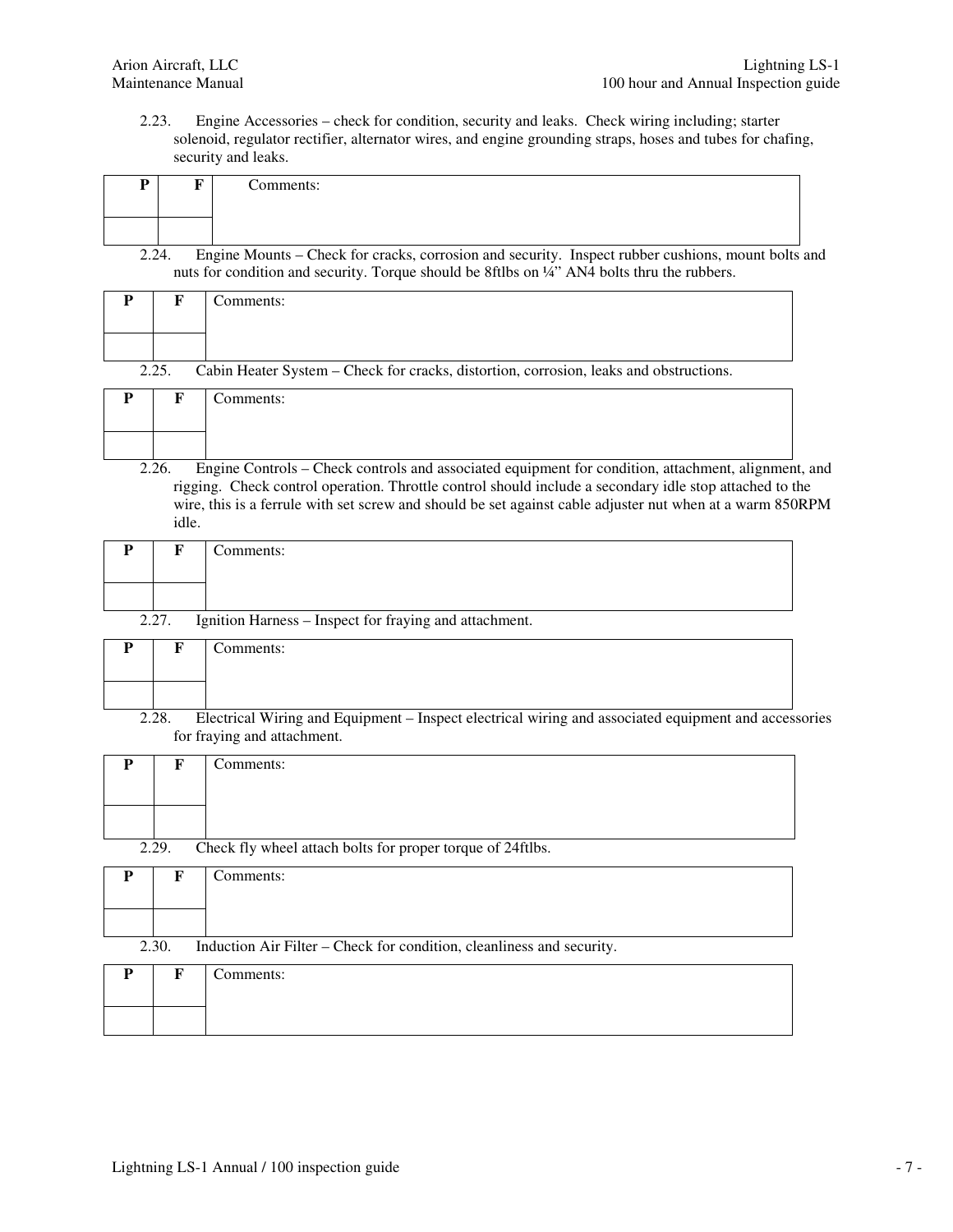2.31. Induction System – Check the hot and cold flexible air ducts for delamination of the inner lining. Check security, cracks, operation, and wear.

|       | Comments:                                                                  |
|-------|----------------------------------------------------------------------------|
|       |                                                                            |
|       |                                                                            |
| 2.32. | Carburetor Heat System - Check for blockage, security, operation and wear. |
|       | Comments:                                                                  |
|       |                                                                            |

<sup>2.33.</sup> Carburetor – Check for condition. Check for leaks. Float bowl balance tube must be attached and run to the clean side of the air-filter box.

| D | $\blacksquare$ | Comments: |
|---|----------------|-----------|
|   |                |           |

### **3. Cabin and Baggage Compartment**

3.1. Skin – Inspect skins for deformation or cracks. If damage is found, check adjacent structure.

| P | F    | Comments:                                                                                                                                                                    |
|---|------|------------------------------------------------------------------------------------------------------------------------------------------------------------------------------|
|   |      |                                                                                                                                                                              |
|   | 3.2. | Structure – Check for cracks and deformation. Check for concealed damage.                                                                                                    |
| P | F    | Comments:                                                                                                                                                                    |
|   |      |                                                                                                                                                                              |
|   | 3.3. | Check Rudder cables for proper tension, 22lbs. If equipped with a autopilot system check cables for<br>rubbing wear on servo.                                                |
| P | F    | Comments:                                                                                                                                                                    |
|   |      |                                                                                                                                                                              |
|   | 3.4. | Check main pushrod for damage, cracks, or fatigue. Check Jam nuts are tight. If equipped with an<br>Auto pilot system check servo for freedom of movement with the push rod. |
| P | F    | Comments:                                                                                                                                                                    |
|   |      |                                                                                                                                                                              |
|   | 3.5. | Flap Motor and Shafts – Check for condition, security and wear at all points. Check housing for<br>security and check jam nuts for tightness.                                |
| P | F    | Comments:                                                                                                                                                                    |
|   |      |                                                                                                                                                                              |
|   |      |                                                                                                                                                                              |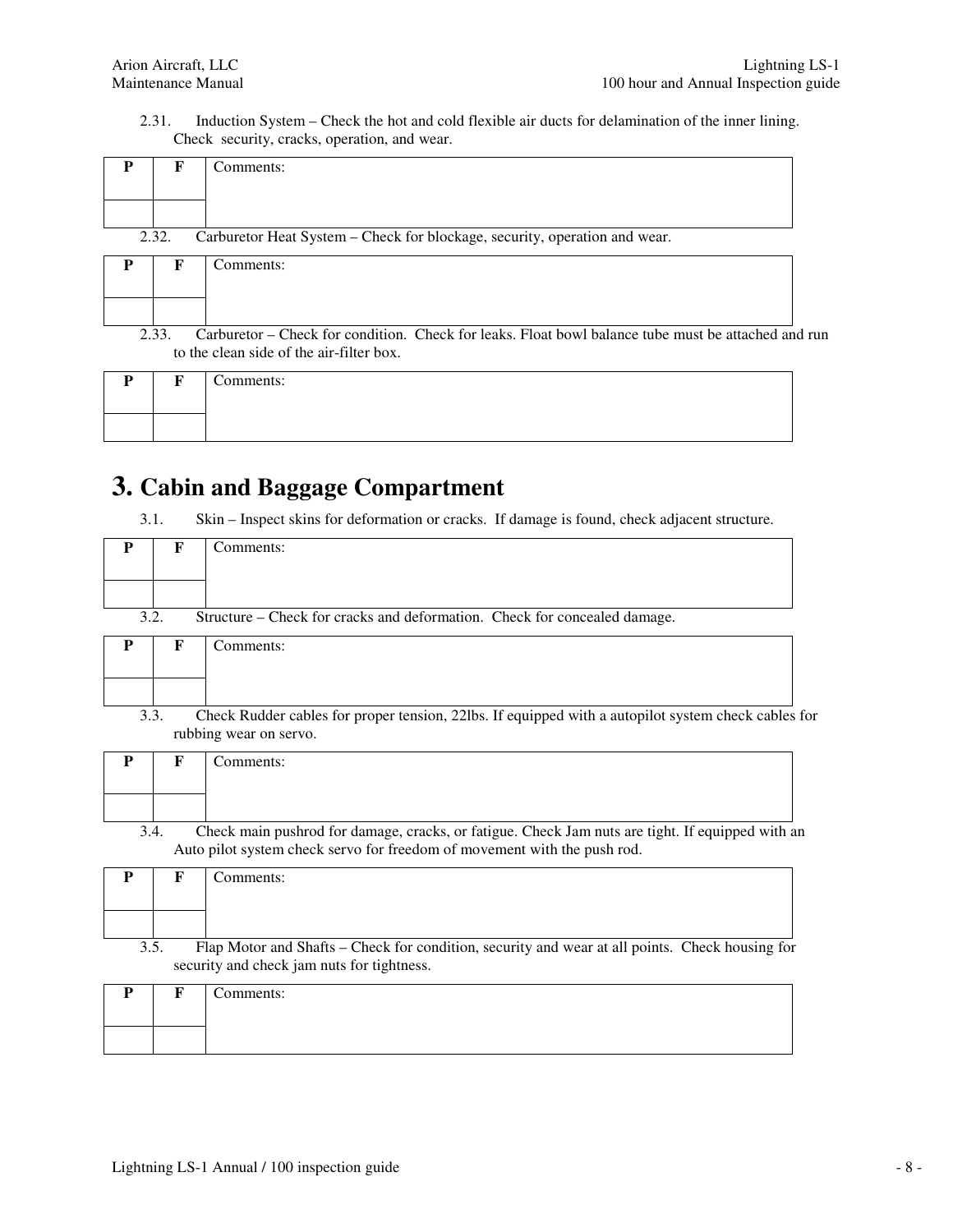3.6. Brake Mater Cylinders and pedals – Check for condition, security and leaks. Check lines for signs of chafing or cracks.

|  | Comments:                                                                                          |  |
|--|----------------------------------------------------------------------------------------------------|--|
|  |                                                                                                    |  |
|  | Rudder Pedals – Check for freedom of movement. Check cables and push/pull rods for proper routing, |  |

condition and security. Check rudder pedal fore and aft positions for wear. Check locks and pins to ensure positive lock.

|      | Comments:                                                                                                |  |
|------|----------------------------------------------------------------------------------------------------------|--|
|      |                                                                                                          |  |
|      |                                                                                                          |  |
| 3.8. | Control stick; check for cracks at welded joints, chafing of the PTT wiring, and any wear or slop in the |  |
|      | pivot points.                                                                                            |  |

| $\mathbf{L}$ | Comments: |
|--------------|-----------|
|              |           |

3.9. Engine Controls – Check for ease of operation through full travel. Check friction lock for proper operation.

| n | $\sim$ | $\sim$<br>Comments: |
|---|--------|---------------------|
|   |        |                     |

3.10. Plumbing – Check all plumbing under seat pan, behind panel, and connections for security, leakage and general condition. Change Fuel Filters with new Fram type G1 or similar.

| D | $\mathbf{r}$ | $\sim$<br>Comments: |
|---|--------------|---------------------|
|   |              |                     |

3.11. Canopy structure and Quarter windows.– Inspect Windows for scratches, crazing and general condition. Inspect Canopy for security of attachment. Check latching mechanism for proper engagement and ease of operation.

|       | Comments:                                                                                        |
|-------|--------------------------------------------------------------------------------------------------|
|       |                                                                                                  |
|       |                                                                                                  |
| າ 1 ຕ | Instruments and Instrument Panel Inspect instrument panel, sub panels, placards, and instruments |

3.12. Instruments and Instrument Panel – Inspect instrument panel, sub panels, placards, and instruments for condition and attachment. Check all knobs for security. Inspect shock mounts, ground straps for crack and security.

|       | Comments:                                                                                                                                                                                                      |
|-------|----------------------------------------------------------------------------------------------------------------------------------------------------------------------------------------------------------------|
|       |                                                                                                                                                                                                                |
|       |                                                                                                                                                                                                                |
| 3.13. | Seats, Seat Belts and Shoulder Harnesses – Inspect cabin seats, seat belts, and shoulder harnesses for<br>proper operations, condition, and security of attachment. Inspect floorboards for condition and seat |

| D | жy | $\sim$<br>Comments: |
|---|----|---------------------|
|   |    |                     |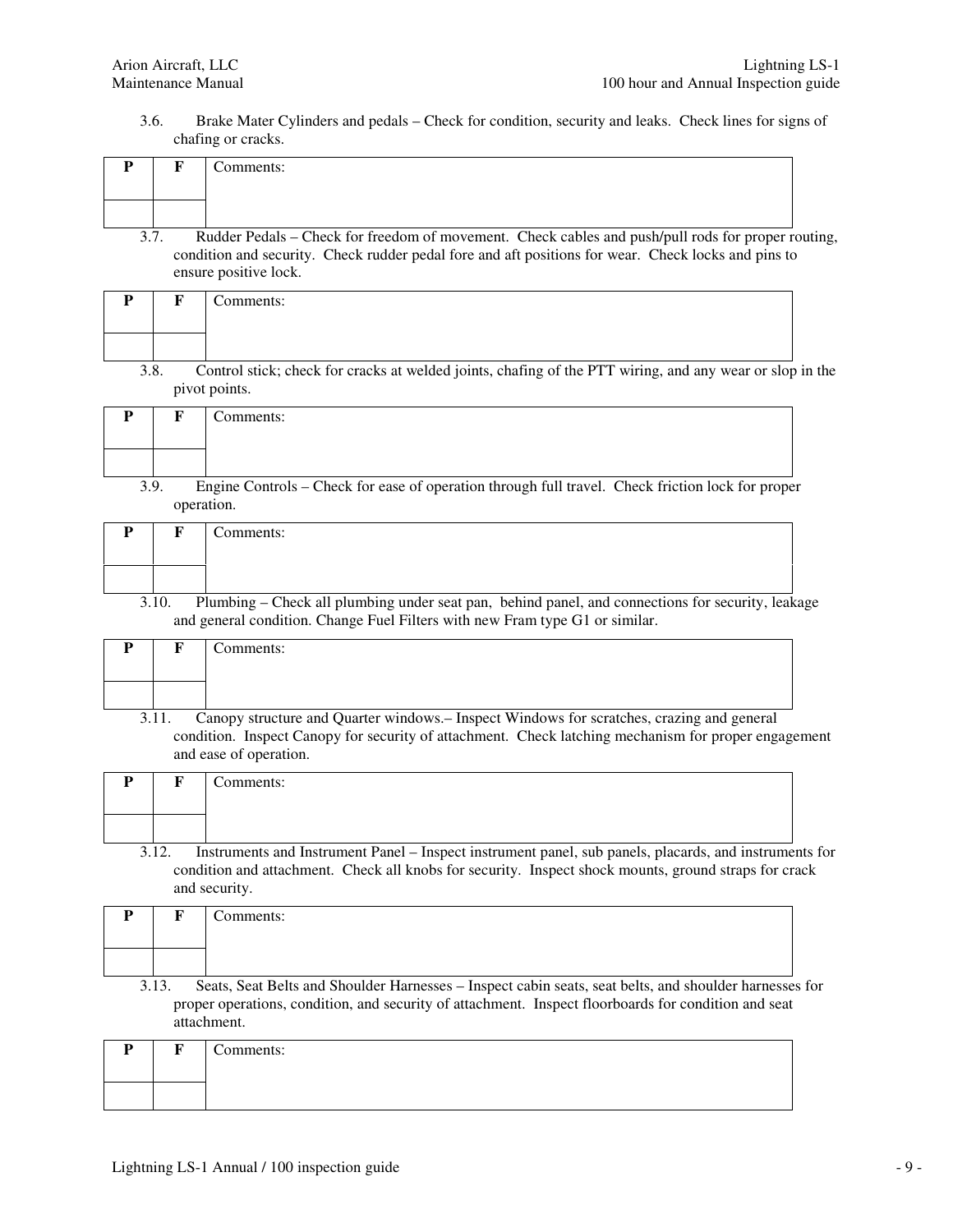3.14. Ventilating System – Check all fresh air and heat outlet vents for proper movement and operation.

|  | Comments:                                                                                      |
|--|------------------------------------------------------------------------------------------------|
|  |                                                                                                |
|  | Fuel Selector Valve – Inspect for leakage, security freedom of movement proper detent feel and |

3.15. Fuel Selector Valve – Inspect for leakage, security, freedom of movement, proper detent feel and condition. Clean strainers and inspect for condition. Check for proper placarding.

| P | F     | Comments:                                                                                     |
|---|-------|-----------------------------------------------------------------------------------------------|
|   |       |                                                                                               |
|   |       |                                                                                               |
|   | 3.16. | Microphones, Headsets, and Jacks - Inspect for cleanliness, security, and evidence of damage. |
| P | F     | Comments:                                                                                     |
|   |       |                                                                                               |
|   |       |                                                                                               |
|   | 3.17. | Static System – Check and drain water from the static lines.                                  |
| P | F     | Comments:                                                                                     |
|   |       |                                                                                               |
|   |       |                                                                                               |

#### **4. Wings and Carry-Through Structure**

4.1. Skin – Check for deformation and obvious damage. Check for cracks. If damage is found, check adjacent structure. Check for indications of excessive flight loading.

| P    | F | Comments:                                                                                             |
|------|---|-------------------------------------------------------------------------------------------------------|
|      |   |                                                                                                       |
|      |   |                                                                                                       |
| 4.2. |   | Structure – Check for cracks, deformation and concealed damage.                                       |
| P    | F | Comments:                                                                                             |
|      |   |                                                                                                       |
|      |   |                                                                                                       |
| 4.3. |   | Access Doors and Panels – Inspect for cracks, proper fit and attachment.                              |
| P    | F | Comments:                                                                                             |
|      |   |                                                                                                       |
|      |   |                                                                                                       |
| 4.4. |   | Push rods, check end cones for security, jam nut tight, and rod end bearings for freedom of movement. |
|      |   | Rod ends must have large area washer to capture the rod end in the event of a bearing failure.        |

| <b>TO</b> | Comments: |
|-----------|-----------|
|           |           |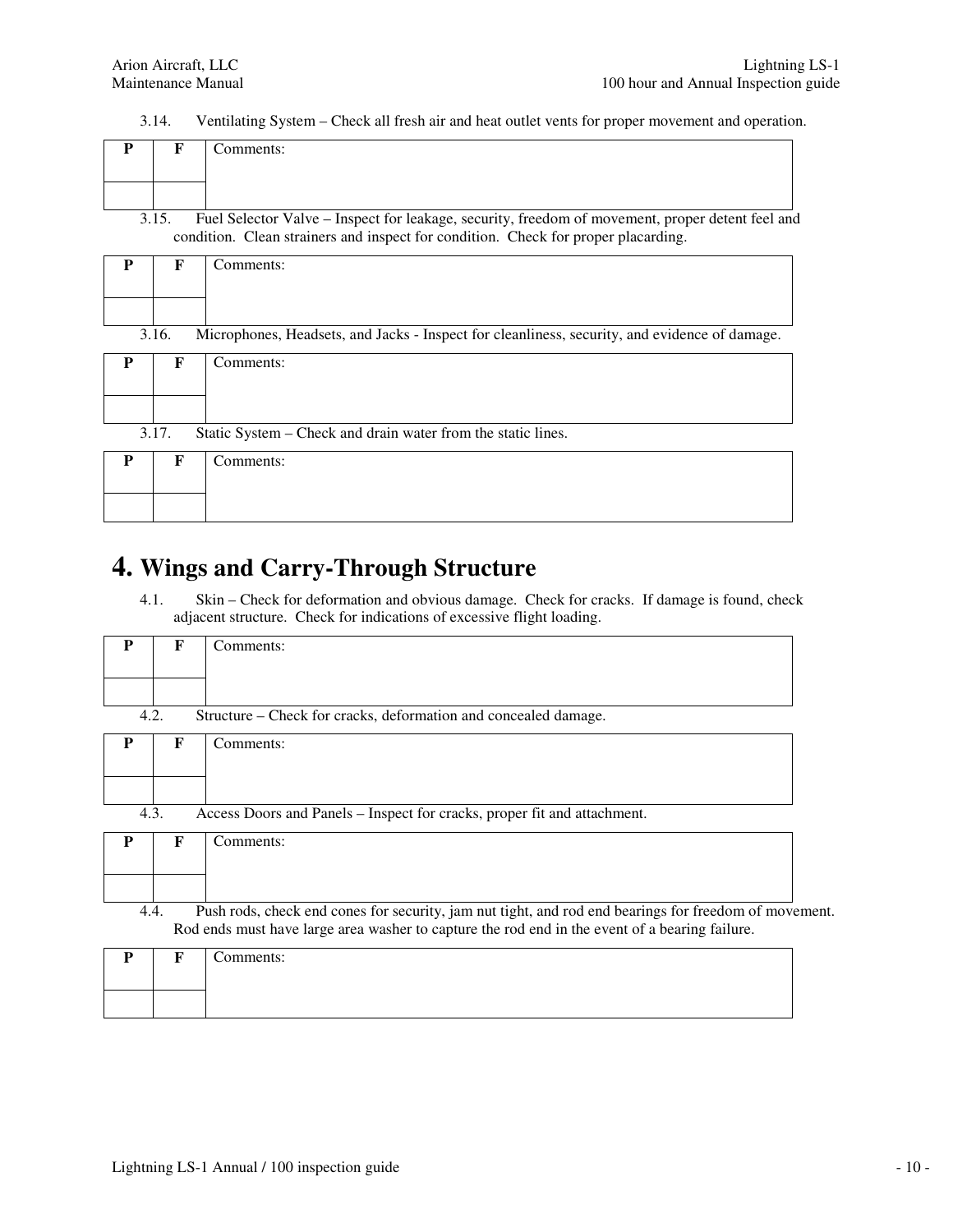4.5. Ailerons – Check for condition and security. Check for cracks, freedom of movement. Check hinge and brackets for condition, push-pull rods for security and rod ends for corrosion.

| Fuel Tanks, Caps and Vents - Inspect fuel tank, vent lines, and filler caps.<br>4.6.<br>$\bf F$<br>Comments:<br>${\bf P}$<br>Wing root end rib - Check for leakage around fuel sending unit, chafing of sending unit wires or<br>4.7.<br>rubber fuel lines, condition and security.<br>Comments:<br>P<br>F<br>Electrical Wiring and Equipment - Inspect for chafing, damage, security and attachment.<br>4.8.<br>Comments:<br>F<br>P<br>Flaps and Actuators - Check for condition, security, binding or chafing of push rods. Check flap skin<br>4.9. |  |
|-------------------------------------------------------------------------------------------------------------------------------------------------------------------------------------------------------------------------------------------------------------------------------------------------------------------------------------------------------------------------------------------------------------------------------------------------------------------------------------------------------------------------------------------------------|--|
|                                                                                                                                                                                                                                                                                                                                                                                                                                                                                                                                                       |  |
|                                                                                                                                                                                                                                                                                                                                                                                                                                                                                                                                                       |  |
|                                                                                                                                                                                                                                                                                                                                                                                                                                                                                                                                                       |  |
|                                                                                                                                                                                                                                                                                                                                                                                                                                                                                                                                                       |  |
|                                                                                                                                                                                                                                                                                                                                                                                                                                                                                                                                                       |  |
|                                                                                                                                                                                                                                                                                                                                                                                                                                                                                                                                                       |  |
|                                                                                                                                                                                                                                                                                                                                                                                                                                                                                                                                                       |  |
|                                                                                                                                                                                                                                                                                                                                                                                                                                                                                                                                                       |  |
|                                                                                                                                                                                                                                                                                                                                                                                                                                                                                                                                                       |  |
|                                                                                                                                                                                                                                                                                                                                                                                                                                                                                                                                                       |  |
|                                                                                                                                                                                                                                                                                                                                                                                                                                                                                                                                                       |  |
| and structure for cracks.                                                                                                                                                                                                                                                                                                                                                                                                                                                                                                                             |  |
| P<br>F<br>Comments:                                                                                                                                                                                                                                                                                                                                                                                                                                                                                                                                   |  |
|                                                                                                                                                                                                                                                                                                                                                                                                                                                                                                                                                       |  |
| Flap Position sensor - Check for security and operation.<br>4.10.                                                                                                                                                                                                                                                                                                                                                                                                                                                                                     |  |
| $\mathbf F$<br>Comments:<br>P                                                                                                                                                                                                                                                                                                                                                                                                                                                                                                                         |  |
|                                                                                                                                                                                                                                                                                                                                                                                                                                                                                                                                                       |  |
| Wing Bolts - Check wing bolts for proper torque at the first 100-Hour inspection and at the first 100-<br>4.11.                                                                                                                                                                                                                                                                                                                                                                                                                                       |  |
| Hour inspection after each reinstallation of the wing attach bolts.                                                                                                                                                                                                                                                                                                                                                                                                                                                                                   |  |
| Comments:<br>P<br>F                                                                                                                                                                                                                                                                                                                                                                                                                                                                                                                                   |  |
|                                                                                                                                                                                                                                                                                                                                                                                                                                                                                                                                                       |  |
| Pitot/static Tube – Check for condition and obstructions.<br>4.12.                                                                                                                                                                                                                                                                                                                                                                                                                                                                                    |  |
| Comments:<br>P<br>F                                                                                                                                                                                                                                                                                                                                                                                                                                                                                                                                   |  |
|                                                                                                                                                                                                                                                                                                                                                                                                                                                                                                                                                       |  |
|                                                                                                                                                                                                                                                                                                                                                                                                                                                                                                                                                       |  |
| Drain Ports - Check the drain ports in the wing to assure they are free of obstruction.<br>4.13.                                                                                                                                                                                                                                                                                                                                                                                                                                                      |  |
| F<br>Comments:<br>P                                                                                                                                                                                                                                                                                                                                                                                                                                                                                                                                   |  |
|                                                                                                                                                                                                                                                                                                                                                                                                                                                                                                                                                       |  |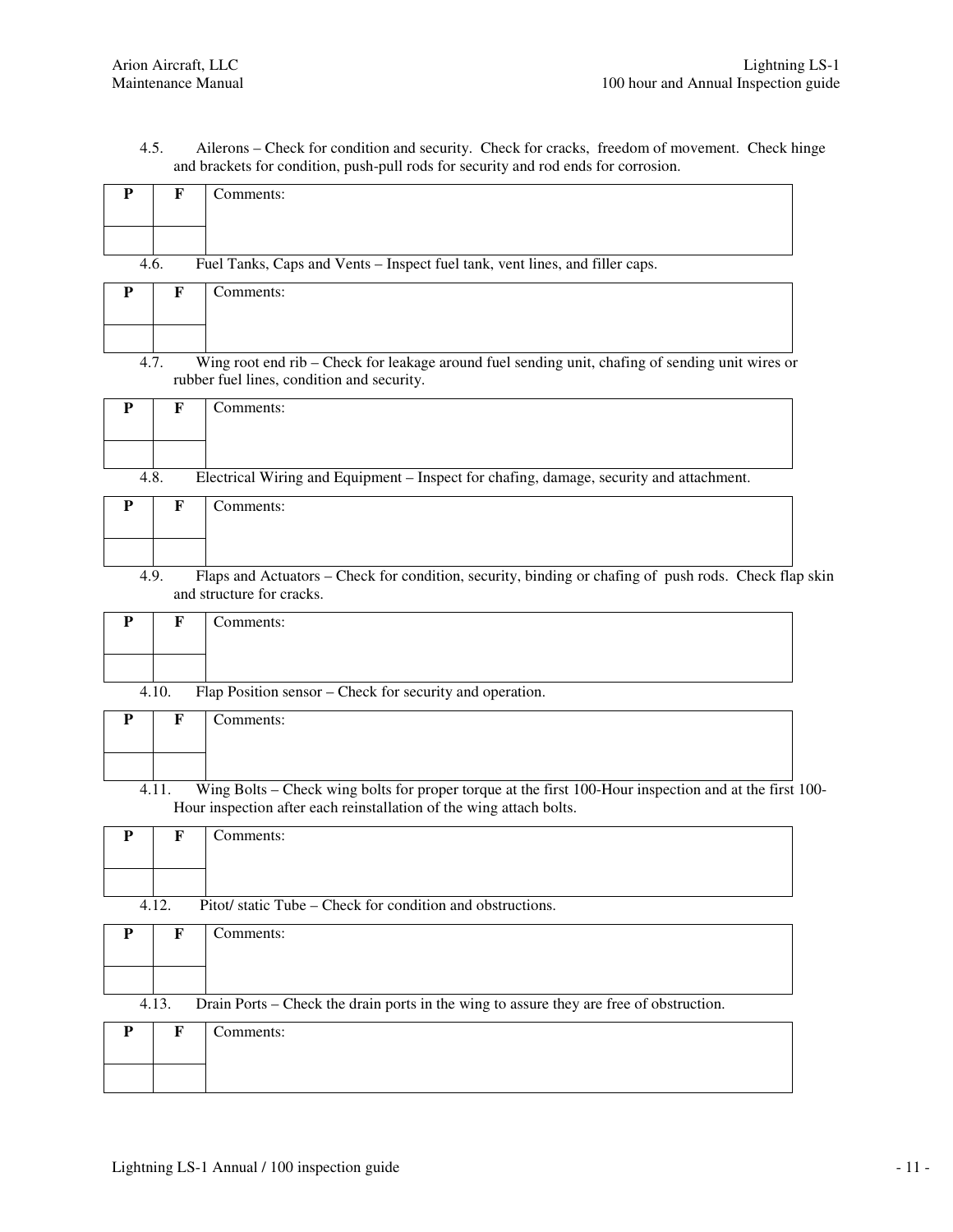### **5. Nose Gear**

5.1. Wheel and Tire – Check wheel for cracks and tire for wear, damage, condition and proper inflation. Check wheel bearings for condition and wear.

| р    |   | Comments:                                                                                     |
|------|---|-----------------------------------------------------------------------------------------------|
|      |   |                                                                                               |
|      |   |                                                                                               |
| 5.2. |   | Landing Gear Strut – Inspect aluminum for corrosion and components for cracks and attachment. |
| Р    | F | Comments:                                                                                     |
|      |   |                                                                                               |
|      |   |                                                                                               |
|      |   |                                                                                               |

| ້.∼<br>THOUGH HIGHIE CHUCK FOR WORK IN ARRAIGN DOMES. CHUCK FOR CHUCKS AND SUCARTY. |                                                                                                   |  |  |  |
|-------------------------------------------------------------------------------------|---------------------------------------------------------------------------------------------------|--|--|--|
|                                                                                     | Comments:                                                                                         |  |  |  |
|                                                                                     |                                                                                                   |  |  |  |
|                                                                                     |                                                                                                   |  |  |  |
|                                                                                     | Nose fork assembly – Inspect for tightness, condition and security, freedom of movement of the no |  |  |  |

5.4. Nose fork assembly – Inspect for tightness, condition and security, freedom of movement of the nose block pivot, check pivot stop bolt for bending or cracking.

| D | $\mathbf{r}$ | $\sim$<br>Comments: |
|---|--------------|---------------------|
|   |              |                     |

### **6. Nose Gear Operation**

6.1. Check for freedom of movement of the nose pivot block, travel is limited to an equal 30 degress each side of center.

| D | $\mathbf{r}$ | $\sim$<br>Comments: |
|---|--------------|---------------------|
|   |              |                     |

#### **7. Main Gear and Brakes**

7.1. Brakes, Lines, Lining and Discs – Check for condition, wear and security. Check lines for chafing and signs of leakage or cracks. Check discs for wear or warping. Check brake discs for cracks.

|      | Comments:                                                                                   |
|------|---------------------------------------------------------------------------------------------|
|      |                                                                                             |
|      |                                                                                             |
| 7.2. | Wheels and Tires – Check wheels for cracks and tires for wear, damage, condition and proper |
|      | inflation. Check wheel bearings.                                                            |
|      | `omments <sup>*</sup>                                                                       |

| <b>n</b> | $\mathbf{E}$ | Comments: |
|----------|--------------|-----------|
|          |              |           |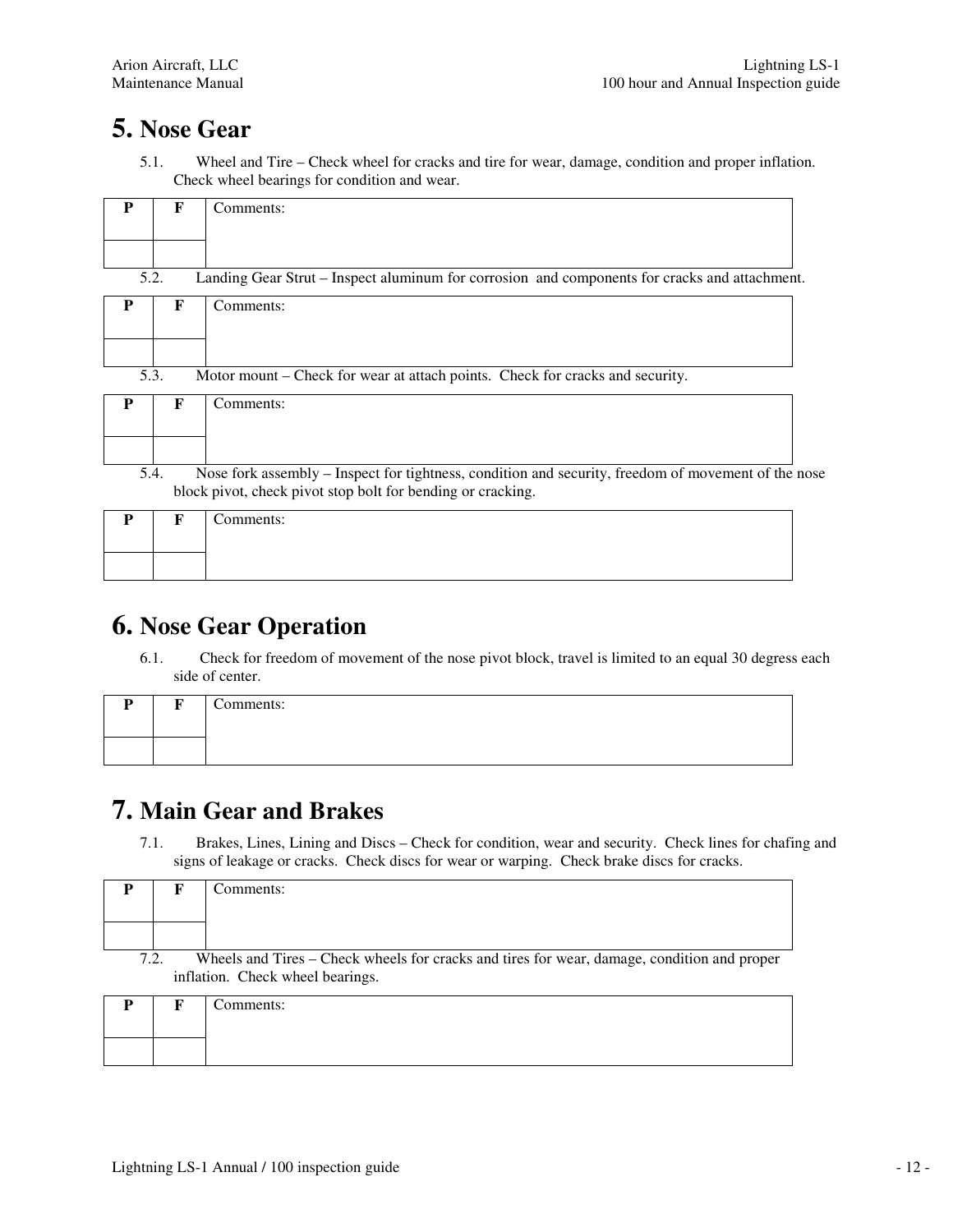7.3. Landing Gear Legs – Inspect the aluminum legs and components for cracks, attachment points, and corrosion, or deformation.

| $\mathbf{r}$ | Comments: |
|--------------|-----------|
|              |           |

#### **8. Rear Fuselage and Empennage**

8.1. Skin – Check for deformation, cracks and obvious damage. If damage is found, check adjacent structure.

| P    | F            | Comments:                                                                                                                                                                                                                                                                                                                                                                                                                                                                                                                     |
|------|--------------|-------------------------------------------------------------------------------------------------------------------------------------------------------------------------------------------------------------------------------------------------------------------------------------------------------------------------------------------------------------------------------------------------------------------------------------------------------------------------------------------------------------------------------|
|      |              |                                                                                                                                                                                                                                                                                                                                                                                                                                                                                                                               |
| 8.2. |              | Internal Fuselage Structure – Check for cracks and deformation. Check bulkheads, stingers, and<br>doublers for corrosion, cracks and buckles.                                                                                                                                                                                                                                                                                                                                                                                 |
| P    | F            | Comments:                                                                                                                                                                                                                                                                                                                                                                                                                                                                                                                     |
| 8.3. |              | Structure – Inspect the two most aft bulkheads for cracks, distortion, or other obvious damage.                                                                                                                                                                                                                                                                                                                                                                                                                               |
| P    | $\mathbf{F}$ | Comments:                                                                                                                                                                                                                                                                                                                                                                                                                                                                                                                     |
| 8.4. |              | Cables and Turnbuckles - Check the elevator and rudder flight control components and cables.<br>Replace control system components (push rod, end fittings) that have bulges, splits, bends, or cracks.<br>Check control cables and associated equipment for condition, attachment, alignment, clearance and proper<br>operation. Replace cables that have exhibit abnormal characteristics or evidence of corrosion. Check<br>cables for proper attachment & security at the first inspection and every 100 hours thereafter. |
| P    | F            | Comments:                                                                                                                                                                                                                                                                                                                                                                                                                                                                                                                     |
| 8.5. |              | Control Surfaces - Check for deformation, cracks, security, freedom of movement and travel limits.<br>Check for loose or missing rivets in the elevator. Check for security of hinges.                                                                                                                                                                                                                                                                                                                                        |
| P    | F            | Comments:                                                                                                                                                                                                                                                                                                                                                                                                                                                                                                                     |
| 8.6. |              | Trim Tabs and Actuators - Check for security and wear. Check trim tabs for cracks.                                                                                                                                                                                                                                                                                                                                                                                                                                            |
| P    | $\mathbf{F}$ | Comments:                                                                                                                                                                                                                                                                                                                                                                                                                                                                                                                     |
| 8.7. |              | Tail tie down ring. Check for damaged and surrounding structures.                                                                                                                                                                                                                                                                                                                                                                                                                                                             |
| P    | F            | Comments:                                                                                                                                                                                                                                                                                                                                                                                                                                                                                                                     |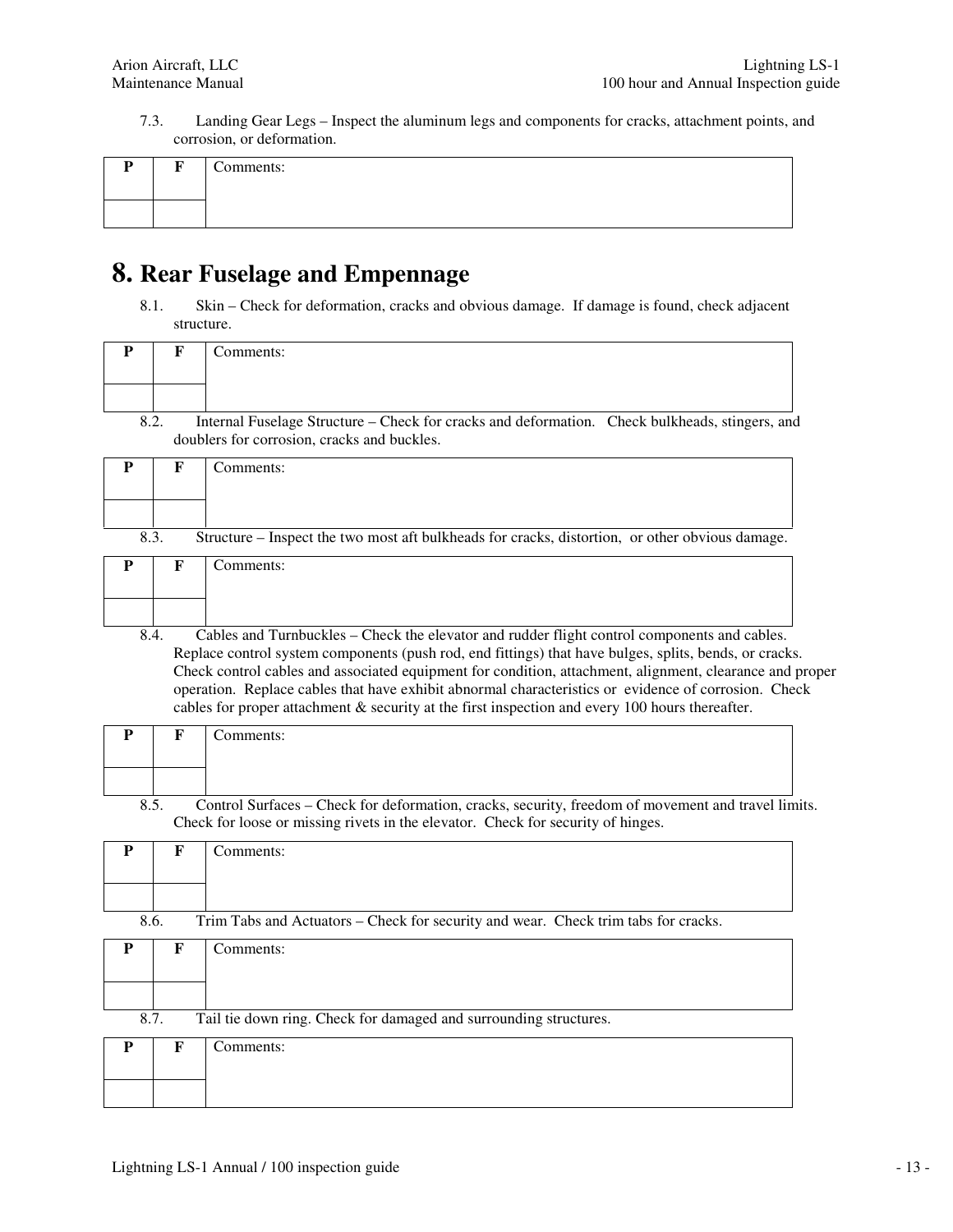8.8. Horizontal stab leading edge attach bolts. Inspect bolts and mounting point for cracks or any damage.

|      | Comments:                                                                                              |
|------|--------------------------------------------------------------------------------------------------------|
|      |                                                                                                        |
| 8.9. | Elevator interconnect bellcrank. Check for damage to welded structure. Check bolts inside root ends of |
|      | elevator for proper torque                                                                             |

|   |                                                                              | cicvator for proper torque. |  |  |
|---|------------------------------------------------------------------------------|-----------------------------|--|--|
| P | F                                                                            | Comments:                   |  |  |
|   |                                                                              |                             |  |  |
|   |                                                                              |                             |  |  |
|   |                                                                              |                             |  |  |
|   | Antenna behind baggage bulk-head- Check for condition and security.<br>8.10. |                             |  |  |
| P | F                                                                            | Comments:                   |  |  |
|   |                                                                              |                             |  |  |
|   |                                                                              |                             |  |  |
|   |                                                                              |                             |  |  |

#### **9. General**

9.1. Airplane cleaned and serviced.

| P                                                                                                         | F | Comments: |  |  |  |
|-----------------------------------------------------------------------------------------------------------|---|-----------|--|--|--|
|                                                                                                           |   |           |  |  |  |
|                                                                                                           |   |           |  |  |  |
| 9.2.<br>Inspect all placards to assure that they are easily readable and securely attached.               |   |           |  |  |  |
| P                                                                                                         | F | Comments: |  |  |  |
|                                                                                                           |   |           |  |  |  |
|                                                                                                           |   |           |  |  |  |
| Assure that all Airworthiness Directives, Jabiru Service Bulletins, and previously issued Service<br>9.3. |   |           |  |  |  |
| Instructions are reviewed and complied with as required.                                                  |   |           |  |  |  |

|                                                                                                                                          |  | Comments: |  |  |
|------------------------------------------------------------------------------------------------------------------------------------------|--|-----------|--|--|
|                                                                                                                                          |  |           |  |  |
|                                                                                                                                          |  |           |  |  |
| For a complete annual inspection of the airplane, all items on the airplane that are noted in this guide<br>9.4.<br>should be inspected. |  |           |  |  |
| P                                                                                                                                        |  | Comments: |  |  |